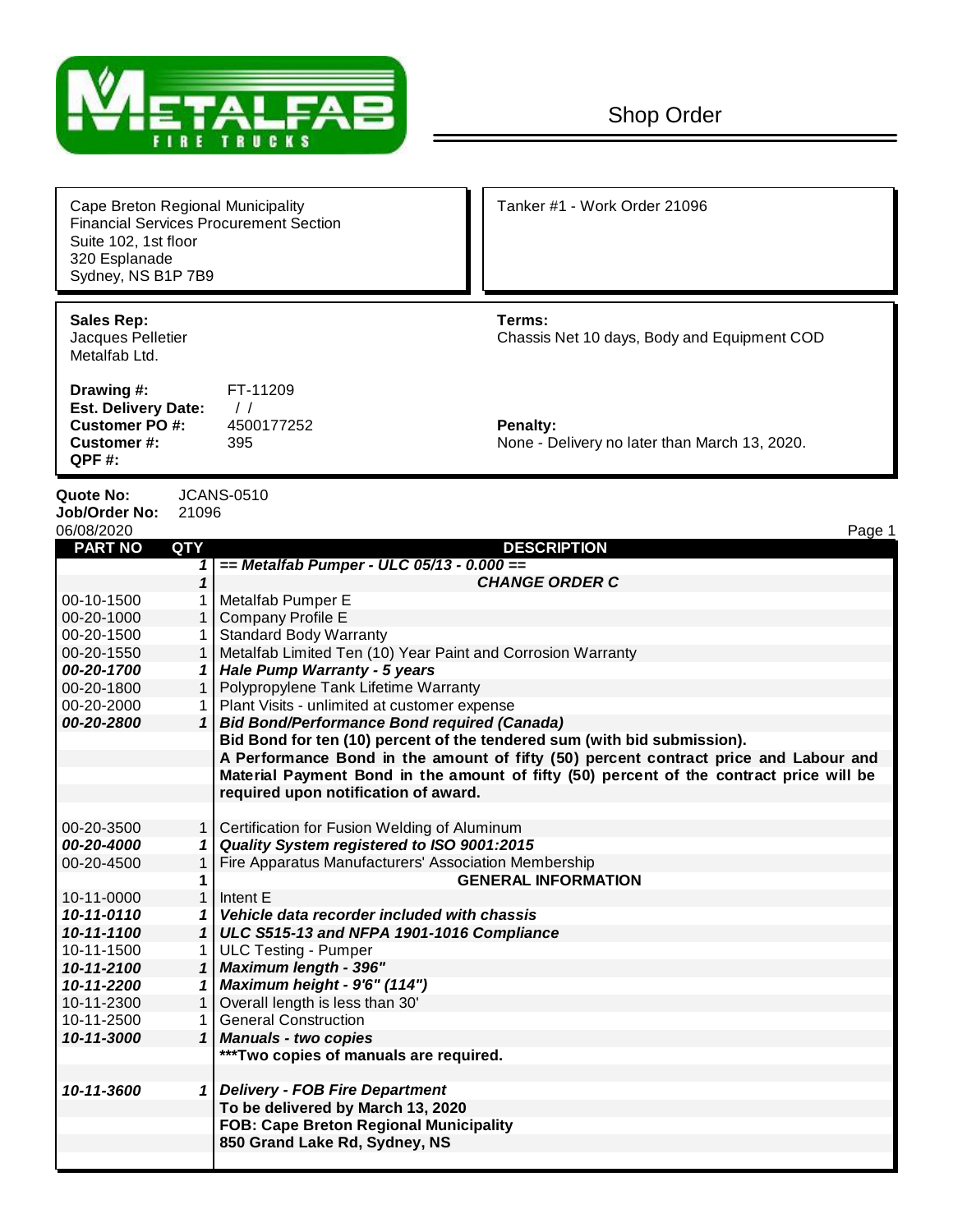| 06/08/2020     |              | Page 2                                                                                          |
|----------------|--------------|-------------------------------------------------------------------------------------------------|
| <b>PART NO</b> | <b>QTY</b>   | <b>DESCRIPTION</b>                                                                              |
| 10-11-4000     | 1            | Payment Terms - Chassis Net 10 days, Balance COD                                                |
| 10-20-1000     | 1            | Hose bed capacity - standard ULC Pumper                                                         |
| 10-20-2000     | 1            | Equipment carrying capacity - standard ULC Pumper                                               |
|                | 1            | <b>CHASSIS INFORMATION</b>                                                                      |
| 20-11-1000     | 1            | <b>Chassis supplied by Metalfab - International</b>                                             |
|                |              | International MV607 two door                                                                    |
|                |              | 44,600 lb GVWR 14,600 lb front axle<br>30,000 lb rear axle                                      |
|                |              | 215" wheelbase 147.90" cab to axle                                                              |
|                |              | Cummins L9 350 hp @ 2000 rpm 2200 no load governed rpm                                          |
|                |              | 1000 lb-ft torque at 1400 rpm                                                                   |
|                |              | Speed limited to 60 MPH                                                                         |
|                |              | Allison 3000 EVS automatic transmission 6 speed LH PTO opening                                  |
|                |              | Jacobs engine brake - order with brake light activation                                         |
|                |              | 325 Amp alternator                                                                              |
|                |              | 189 litre fuel tank, left side under cab                                                        |
|                |              | LED fog lights included with chassis                                                            |
|                |              |                                                                                                 |
|                |              | LED headlights by dealership (Richwil)                                                          |
|                |              | Hub caps and nut covers by dealership (Richwil)                                                 |
|                |              | Paint codes to match VIN 3HAEJTAR8KL800483                                                      |
|                |              | 9219 Winter White over 2303                                                                     |
|                |              | <b>Spray outs required</b>                                                                      |
|                |              | Paint codes and paint line were confirmed by E-mail from DC Chris March 12.27.2019              |
|                |              | The bottom chassis step is to be even with the rub rail as requested at the                     |
|                |              | pre-construction meeting of 11.14.2019                                                          |
|                |              |                                                                                                 |
| 20-11-1500     |              | 1   2013 Emission chassis modifications                                                         |
| 20-11-1600     |              | 1 Chassis Motor Vehicle Inspection as supplied by chassis dealership                            |
| 20-21-0500     |              | 1   Fluid capacity plate                                                                        |
| 20-21-0600     | 1            | Pumping test plate                                                                              |
| 20-21-1010     |              | 1 Maximum riders sign - 3 persons                                                               |
| 20-21-1500     | 1            | Seat belt warning labels - 2 door chassis                                                       |
| 20-21-1560     |              | 1 Tire Pressure Indicators - Single Axle                                                        |
| 20-21-1600     | 1            | Apparatus Information Label                                                                     |
|                |              | An information label is provided in the chassis cab, visible to the driver, stating:            |
|                |              | "When manufactured, this vehicle was:                                                           |
|                |              | ** m high                                                                                       |
|                |              | ** m long                                                                                       |
|                |              | ** kg GVW                                                                                       |
|                |              | Changes in height since the apparatus was manufactured shall be noted on this plate by the Fire |
|                |              | Department"                                                                                     |
|                |              |                                                                                                 |
|                |              | Non removable key                                                                               |
| 20-21-2000     | 1            |                                                                                                 |
| 20-21-2500     | 1            | Shifter lock not required E                                                                     |
| 20-21-3500     | 1            | Rear step warning label                                                                         |
| 20-21-3810     | 1            | Front mudflaps provided with chassis E                                                          |
| 20-21-4000     | 1            | Rear mudflaps - Metalfab Logo                                                                   |
| 20-31-0200     | 1            | Fuel fill label - Ultra Low Sulfur Diesel only                                                  |
| 20-31-0500     | $\mathbf{1}$ | Alum tread fuel tank trim, Conv - 2 door                                                        |
|                |              | Vertical trim only, OEM cab steps remain                                                        |
|                |              | The bottom chassis step is to be even with the rub rail as requested at the                     |
|                |              | pre-construction meeting of 11.14.2019                                                          |
|                |              |                                                                                                 |
| 20-31-1900     |              | 1 Chassis cab painted white over 2303 Red by chassis OEM                                        |
|                |              | Paint dividing line as approved by CBRM - see also 20-11-1000                                   |
|                |              |                                                                                                 |
| 20-41-0600     |              | 1 Intake air shutoff for engine not requested                                                   |
| 20-41-0900     | 1            | Auxiliary braking system disabled when pumping                                                  |
| 20-41-1100     | 1            | Transmission programming - Allison WT                                                           |
| 20-41-1500     | 1            | Extend exhaust pipe - RS front of rear wheels E                                                 |
|                |              | Engineering to specify exhaust pipe material as required by the chassis manufacturer.           |
|                |              | Engineering to sign off on the exhaust configuration to make sure it meets the chassis          |
|                |              |                                                                                                 |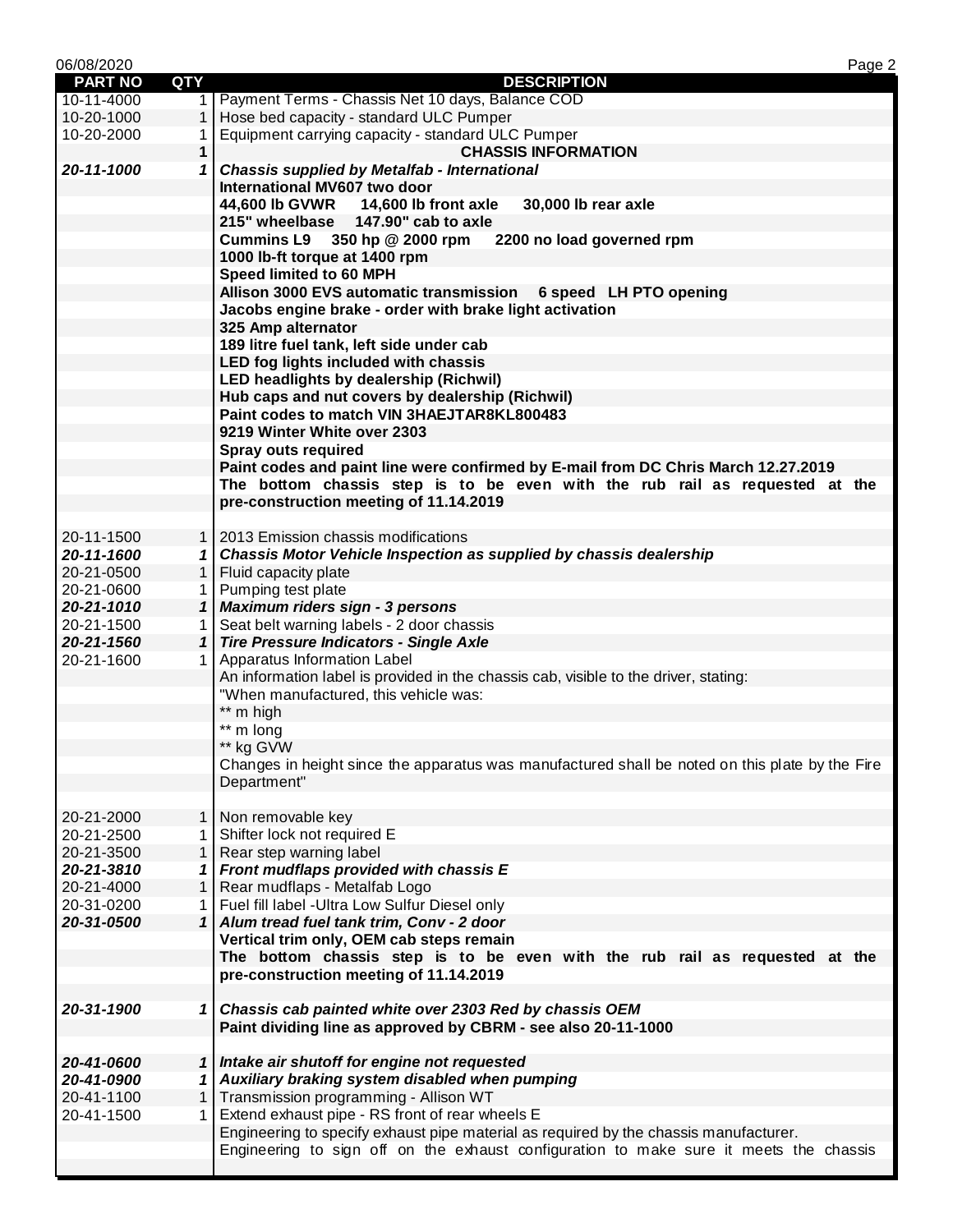| 06/08/2020     |              |                                                                                             | Page 3 |
|----------------|--------------|---------------------------------------------------------------------------------------------|--------|
| <b>PART NO</b> | <b>QTY</b>   | <b>DESCRIPTION</b>                                                                          |        |
|                |              | manufacturer's emission specifications.                                                     |        |
|                |              |                                                                                             |        |
| 20-41-1801     |              | 1   Battery boost terminals not required - batteries accessible                             |        |
| 20-41-2000     | 1            | Chassis batteries remain in OEM location                                                    |        |
| 20-41-2510     |              | Fuel fill at step fuel tank under cab                                                       |        |
|                |              |                                                                                             |        |
| 20-41-2600     |              | Chassis fuel tank remains in OEM location                                                   |        |
| 20-41-5000     | $\mathbf{1}$ | Rear Tow Hooks - under body                                                                 |        |
|                |              | *** Flat bar tow hooks under rear step (2)                                                  |        |
|                |              |                                                                                             |        |
| 20-51-0700     |              | 1 Master Battery Disconnect included with chassis                                           |        |
| 20-51-2500     |              | 1 Back up alarm included with chassis                                                       |        |
| 20-51-3400     | $\mathbf{1}$ | Protection valve installed for air operated accessories                                     |        |
| 20-51-4000     |              | Auto eject for air inlet - LS                                                               |        |
|                |              | In addition to the on board compressor 20-51-6600                                           |        |
|                |              | Located on left side pump panel.                                                            |        |
|                |              |                                                                                             |        |
|                |              |                                                                                             |        |
| 20-51-6200     |              | 1 120 volt 20 A shore line connection in chassis cab                                        |        |
|                |              | Standard 5-20R duplex receptacle in chassis cab, not fused.                                 |        |
|                |              | For battery conditioner                                                                     |        |
|                |              |                                                                                             |        |
| 20-51-6700     |              | 1 Kussmaul Pump Plus conditioner/compressor                                                 |        |
|                |              | Battery conditioner located in cab under the 2 man bench seat                               |        |
|                |              | 120-Volt compressor located inside pump house easily accessible through the right side      |        |
|                |              | pump access door.                                                                           |        |
|                |              |                                                                                             |        |
|                |              |                                                                                             |        |
| 20-51-7101     |              | 1 Electric System Management - by Diamond Logic                                             |        |
| 20-51-7500     | $\mathbf{1}$ | Super Auto eject for 120v - 20 A with sealed enclosure                                      |        |
|                |              | Located on left side pump panel.                                                            |        |
|                |              |                                                                                             |        |
| 20-51-8510     |              | 1 Engine compartment light - LED                                                            |        |
|                |              | Switched when park brake is applied                                                         |        |
|                |              |                                                                                             |        |
| 20-51-9001     |              | 1 Air horns as supplied by chassis OEM                                                      |        |
|                |              | Chassis is supplied with a single trumpet air horn under cab hood, controlled by driver's   |        |
|                |              | lanyard and a momentary button on dash.                                                     |        |
|                |              | ***Another single trumpet air horn will be added under cab hood, for a total of two.***     |        |
|                |              |                                                                                             |        |
|                |              |                                                                                             |        |
| 20-52-3000     |              | 1   Chassis steering wheel lined up by others                                               |        |
| 20-52-4000     |              | 1 Rear View Camera system                                                                   |        |
|                |              | The camera shall activate when the transmission is placed in reverse and also when park     |        |
|                |              | brake is applied.                                                                           |        |
|                |              | Rearview Systems STM5600 with 5.6" colour monitor in cab on a rigid mount on/in dash.       |        |
|                |              | Monitor mounting location was confirmed at the Pre-construction meeting of 11.14.2019.      |        |
|                |              |                                                                                             |        |
| 20-60-0400     |              | Chassis wheelbase does not change                                                           |        |
|                | 1            |                                                                                             |        |
|                | $\mathbf{1}$ | <b>PUMP AND PLUMBING</b>                                                                    |        |
| 30-11-8100     | 1            | Hale QMAX 1250 IGPM single stage pump                                                       |        |
| 30-12-3400     | 1            | Packing for Hale QMAX/QTWO pumps                                                            |        |
| 30-15-0104     | 1            | Plumbing - Hale manifold pump SM SS E                                                       |        |
| 30-20-0500     | $\mathbf{1}$ | Valves and controls - side mount panel                                                      |        |
| 30-20-1003     | 1            | <b>Elkhart valves</b>                                                                       |        |
|                |              | Suction and discharge valves are Elkhart brand.                                             |        |
|                |              |                                                                                             |        |
| 30-20-1600     |              | 1 Piping stainless steel - general                                                          |        |
|                |              |                                                                                             |        |
| 30-20-1700     |              | 1   1-1/2" thread specifications - NPSH                                                     |        |
| 30-20-1800     |              | 1 2-1/2" thread specifications - NSZ1                                                       |        |
|                |              | Customer confirmed thread sizes at pre-construction meeting of 11.14.2019.                  |        |
|                |              |                                                                                             |        |
| 30-20-2000     | 1.           | Piping hydrostatic test                                                                     |        |
| 30-20-2500     |              | 1 Anodes in suction and discharge piping                                                    |        |
|                |              | Install one anode on discharge side of pump, one anode on suction side of pump - do not use |        |
|                |              |                                                                                             |        |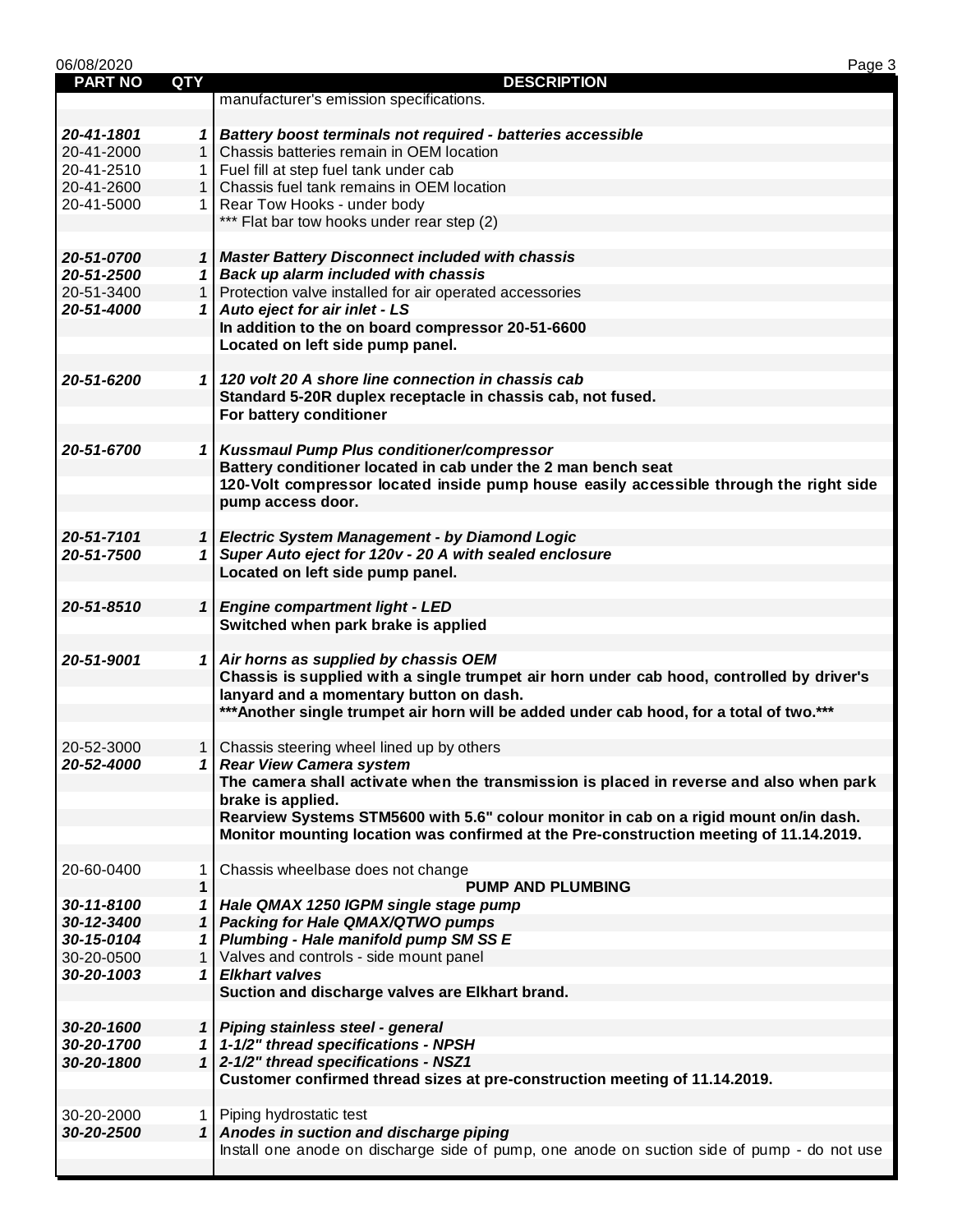| 06/08/2020     |            | Page 4                                                                                            |
|----------------|------------|---------------------------------------------------------------------------------------------------|
| <b>PART NO</b> | <b>QTY</b> | <b>DESCRIPTION</b>                                                                                |
|                |            | teflon tape or thread sealant.                                                                    |
|                |            | Paint flange silver and mask brass anode before painting for visibility.                          |
|                |            |                                                                                                   |
| 30-21-5560     |            | 1 Tank to Pump SS 3" w/ check valve manifold pump                                                 |
| 30-22-0520     |            | 1 Tank Fill valve 2" SS                                                                           |
| 30-31-4010     |            | 1 Suction - 6" each side manifold pump                                                            |
|                |            | Two 6" (gated) - 1 each side; equipped with long handle chrome caps. Inlets will have             |
|                |            | removable strainers.                                                                              |
|                |            | ***Note - 6" long handled CP caps have no retaining chains***                                     |
|                |            |                                                                                                   |
| 30-31-7200     |            | 2 Hale master intake suction valve - electric control                                             |
|                |            | Left and right 6" suction inlets are gated. Both electric controls are located on the left        |
|                |            | side operators panel. Manual override                                                             |
|                |            | is located next to each inlet                                                                     |
|                |            | *** Note: Pre-prime for the suction inlets were added at the pre-construction meeting and         |
|                |            | approved on Change Order A - part # 30-51-7721                                                    |
|                |            |                                                                                                   |
| 30-32-7530     |            | 1 Suction - 2-1/2" left side SS, bleeder, Hale manifold pump                                      |
|                |            | Control at valve on pump panel.                                                                   |
|                |            |                                                                                                   |
| 30-32-8030     |            | 1 Suction - 2-1/2" right side SS, bleeder, Hale manifold pump                                     |
|                |            | Control at valve on pump panel.                                                                   |
|                |            |                                                                                                   |
| 30-40-2020     |            | 1 4" right discharge SS, plumbed 3", Hale manifold pump                                           |
|                |            | <b>4" Storz connection</b>                                                                        |
|                |            | <b>Bleeder required</b>                                                                           |
|                |            |                                                                                                   |
| 30-41-2020     |            | 1 2-1/2" RS discharge SS, bleeder, Hale manifold pump                                             |
| 30-41-2520     |            | 2 2-1/2" LS discharge SS, bleeder, Hale manifold pump                                             |
| 30-43-1520     |            | 1 2-1/2" rear discharge SS, plumbed 2-1/2", bleeder                                               |
|                |            |                                                                                                   |
|                |            | <b>Right side</b>                                                                                 |
| 30-44-3520     |            | $2 \mid 2-1/2$ " crosslay SS, plumbed 2-1/2", bleeder                                             |
|                |            |                                                                                                   |
|                |            | The crosslays will be plumbed to 2-1/2" valves and fittings as discussed at the pre-construction  |
|                |            | meeting of 11.14.2019                                                                             |
|                |            |                                                                                                   |
| 30-44-6520     |            | 1 Piping for monitor SS, plumbed 3", bleeder                                                      |
|                |            | The outlet is capped in area rear of the crossly hose lay, centered transversely.                 |
|                |            |                                                                                                   |
| 30-51-0500     |            | 1 Pump shift-Midship air                                                                          |
|                |            | ***Includes "Pump Engaged" and "OK to Pump" indicator lights on chassis instrument panel          |
|                |            | ***Includes "Throttle Ready" indicator light on Pump operating panel                              |
|                |            |                                                                                                   |
| 30-51-0700     |            | 1 Pump Gearbox mounted manual over ride for pump shift E                                          |
| 30-51-6640     |            | 1 Class One "TPG Plus" Governor/Throttle                                                          |
| 30-51-7000     |            | $2$ Suction side relief V/V, manifold pump                                                        |
|                |            | One for right side MIV-E                                                                          |
|                |            | One for left side MIV-E                                                                           |
|                |            |                                                                                                   |
| 30-51-7720     |            | 1 Additional air tank for air primer system                                                       |
|                |            | An additional air tank is provided to improve air primer capacity                                 |
|                |            |                                                                                                   |
| 30-51-7721     |            | 1 Trident Automatic Air Primer 3 barrel 3 location with gauge                                     |
|                |            | There will be an automatic air primer with two (2) pre-primers and gauge installed on the unit as |
|                |            | requested at the pre-construction meeting of 11.14.2019                                           |
|                |            |                                                                                                   |
| 30-51-8100     |            | 1 Heat exchanger included with chassis                                                            |
| 30-52-1000     |            | 1   Master drain V/V, 12 port                                                                     |
| 30-52-2000     |            | 1 Drain valve for foam system header                                                              |
| 30-52-5510     |            | 1 Foam system-Hypro FoamPro 2001 Single Tank                                                      |
|                |            | The two Crosslays and the rear 2-1/2" discharge will be foam compatible.                          |
|                |            |                                                                                                   |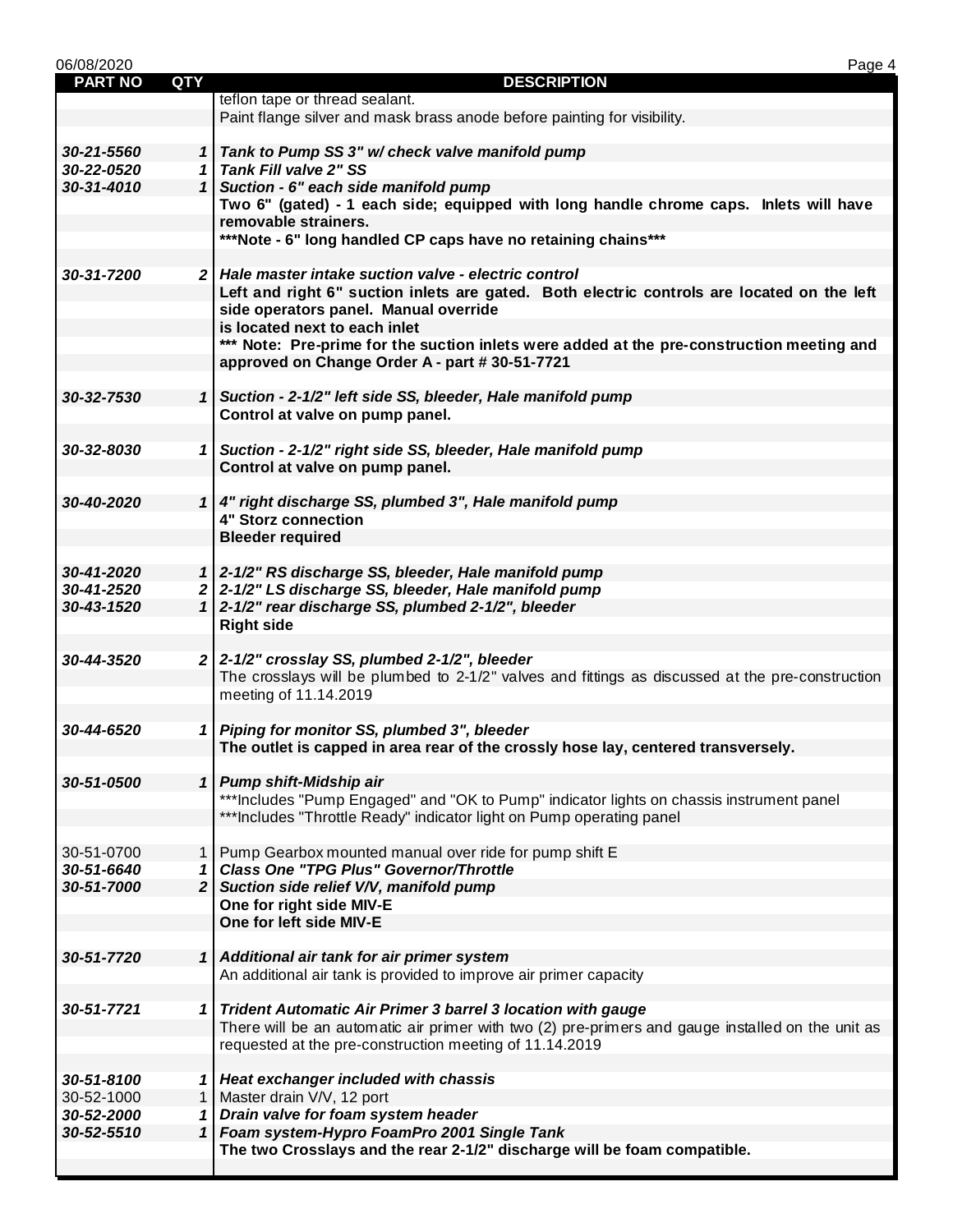| 06/08/2020     |            | Page 5                                                                                                                                  |
|----------------|------------|-----------------------------------------------------------------------------------------------------------------------------------------|
| <b>PART NO</b> | <b>QTY</b> | <b>DESCRIPTION</b>                                                                                                                      |
|                |            | Foam compatible discharge(s) were confirmed at the pre-construction meeting of                                                          |
|                |            | 11.14.2019                                                                                                                              |
|                |            |                                                                                                                                         |
| 30-52-9100     |            | 1   Foam concentrate label at foam tank fill                                                                                            |
| 30-52-9200     |            | 1 Foam System Instruction Plates                                                                                                        |
| 30-52-9400     |            | 1 NFPA Foam System certification test                                                                                                   |
|                | 1          | <b>WATER AND FOAM TANKS</b>                                                                                                             |
| 40-11-2100     | 1          | Polypropylene water tank (Imperial gallons)                                                                                             |
| 40-11-2200     |            | Water tank capacity certification (tank manufacturer)                                                                                   |
| 40-11-6500     |            | 1 Tank capacity 1500 Imperial Gallons                                                                                                   |
| 40-12-4500     |            | 1 Foam cell - 20 Imperial gallon                                                                                                        |
| 40-13-0100     |            | 1 Through the tank tunnel - for ladder storage<br>Ref 60-40-9001 for ladder to be stored                                                |
|                |            |                                                                                                                                         |
| 40-21-0500     |            | 1 3" tank to pump connection                                                                                                            |
| 40-22-0500     |            | 1 2" tank fill connection                                                                                                               |
| 40-23-0500     |            | 1   1" water level gauge connection                                                                                                     |
| 40-23-1000     |            | 1   1" foam level gauge connection                                                                                                      |
| 40-23-1040     |            | 1 4" direct fill connection                                                                                                             |
| 40-23-1060     |            | 1 10" Newton dump connection                                                                                                            |
| 40-30-0500     |            | 1 Sump drain valve (3" gate valve) with linkage E                                                                                       |
|                |            | Left side to clear exhaust and drive lines.                                                                                             |
|                |            |                                                                                                                                         |
| 40-30-1000     |            | 1   Water Fill Box front left corner                                                                                                    |
| 40-31-4500     |            | 1   10" rear Newton dump, painted steel                                                                                                 |
| 40-31-4600     |            | 1 Newton dump, side mount manual operation, painted steel                                                                               |
| 40-31-5000     |            | 1 Newton dump - 36" telechute painted steel                                                                                             |
| 40-31-5500     |            | 2 Electric operator for Newton dump                                                                                                     |
|                |            | One each side at rear over lower level rear facing flashing lights.                                                                     |
|                |            | Interlocked only to open when park brake is applied.                                                                                    |
|                |            |                                                                                                                                         |
| 40-31-5600     |            | 1 Rotating dump chute for Newton dump painted steel                                                                                     |
| 40-31-5800     |            | 1 Support for rotating dump chute if necessary                                                                                          |
|                |            | Engineering to determine if this support is required                                                                                    |
|                |            |                                                                                                                                         |
| 40-31-8000     |            | 1 4" Storz rear gated fill - handwheel control                                                                                          |
|                |            | <b>Bleeder required.</b>                                                                                                                |
|                |            | Install the 4" Storz x 2-1/2" female swivel and CP adapter 80-99-05AA on rear fill.                                                     |
|                |            | (ship the 4" Storz blind cap loose).                                                                                                    |
|                |            |                                                                                                                                         |
|                | 1          | <b>ELECTRICAL</b>                                                                                                                       |
| 50-11-0450     | 1          | Base electrical system - International Diamond Logic multiplex                                                                          |
| 50-11-0600     |            | 1   Warning Light Certification                                                                                                         |
| 50-11-0700     |            | 1 Low Voltage Electrical system test                                                                                                    |
| 50-11-0800     |            | 1 Low Voltage Electrical System Documents                                                                                               |
|                |            | As required by ULC and NFPA standards                                                                                                   |
| 50-11-0900     |            |                                                                                                                                         |
|                |            | 1 Rocker switch panel with master warning switch<br>Rocker switches located on/in cab dash as supplied with the chassis (Diamond Logic) |
|                |            | ***Rocker switch assignments:                                                                                                           |
|                |            | <b>MASTER</b>                                                                                                                           |
|                |            | -LIGHT BAR RED                                                                                                                          |
|                |            | -LIGHT BAR CLEAR                                                                                                                        |
|                |            | -REAR BEACONS                                                                                                                           |
|                |            | -FLASHING WARNING                                                                                                                       |
|                |            | -REAR FLOODS                                                                                                                            |
|                |            | -LEFT SCENE                                                                                                                             |
|                |            | -REAR SCENE                                                                                                                             |
|                |            | -RIGHT SCENE                                                                                                                            |
|                |            |                                                                                                                                         |
|                |            |                                                                                                                                         |
|                |            |                                                                                                                                         |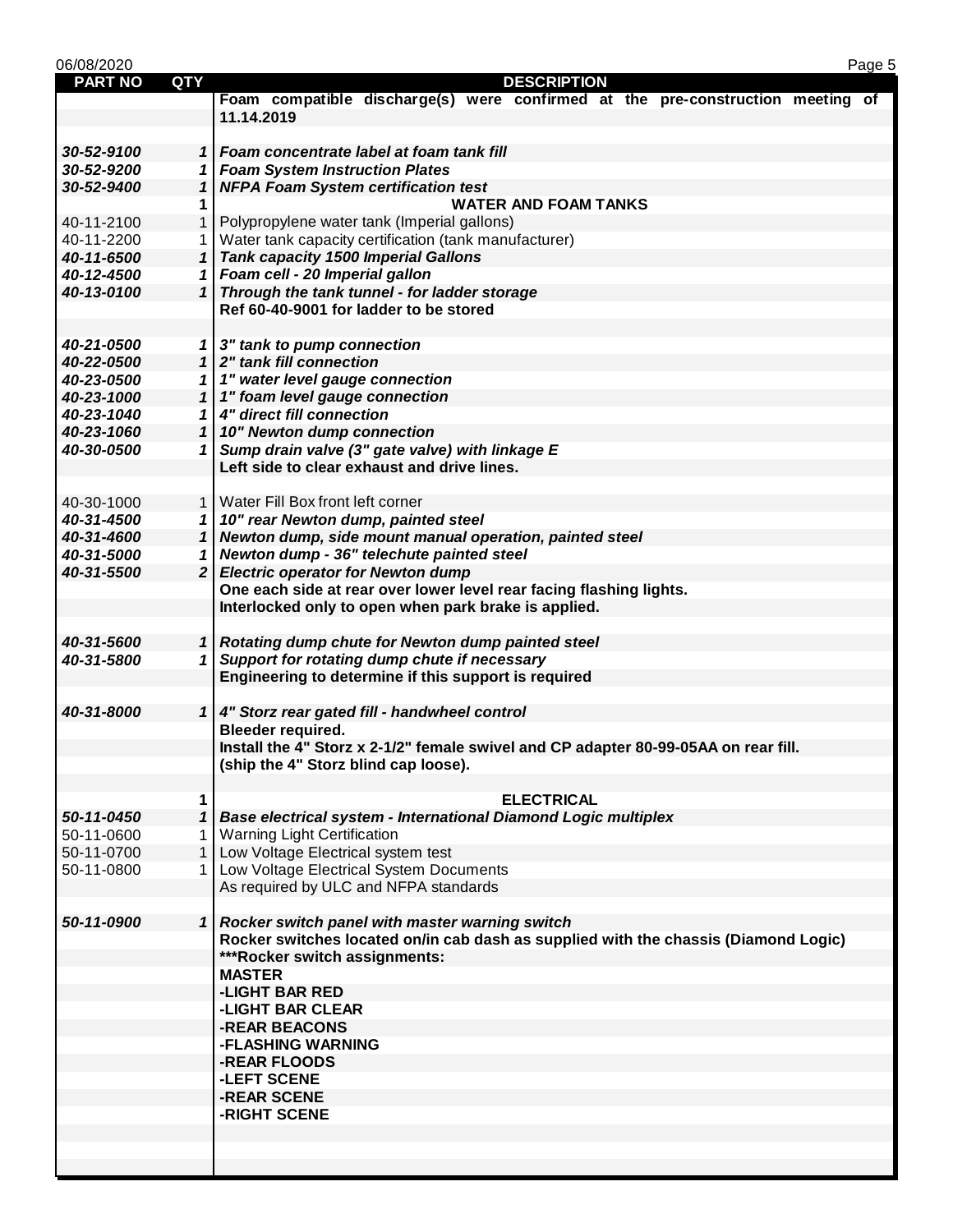| 06/08/2020     |              | Page 6                                                                                                           |
|----------------|--------------|------------------------------------------------------------------------------------------------------------------|
| <b>PART NO</b> | <b>QTY</b>   | <b>DESCRIPTION</b>                                                                                               |
| 50-11-14AA     |              | 1 Federal 200 watt PA4000 siren                                                                                  |
|                |              | Mounted in dash (not on top of dash). Siren Amp will be located under the two man                                |
|                |              | bench seat, or in a location where space permits.                                                                |
|                |              | <b>SOPT 753</b>                                                                                                  |
| 50-11-1630     |              | 1 Siren speaker, 200 watt, in front bumper                                                                       |
|                |              | There will be a single 200-watt siren supplied and installed in the right side of the chassis front as           |
|                |              | approved by DC Chris March by e-mail on 04.27.2020                                                               |
|                |              |                                                                                                                  |
| 50-11-2600     |              | 1 Siren to be accessible to driver and officer                                                                   |
| 50-11-61AA     |              | 1 Whelen F4N0VLED with front scene and alley lights                                                              |
|                |              | There will be a Whelen F4N0VLED light bar with front scene lights and alley lights at each end as                |
|                |              | requested at the pre-construction meeting of 11.14.2019                                                          |
|                |              |                                                                                                                  |
| 50-11-6600     |              | 1 Rear LED Traffic Advisor warning lights - surface mount                                                        |
|                |              | Control in dash where space permits                                                                              |
|                |              | Make and model of traffic bar to be a Whelen TAM83 as discussed at the Pre-construction                          |
|                |              | meeting of 11.14.2019                                                                                            |
| 50-11-8600     |              | 1 Rear LED beacons-Whelen MCFLED2R (pr) both red                                                                 |
| 50-12-8520     |              | 1 Front LED flashers (pr)-Whelen red LED 600 with integral flasher                                               |
|                |              | Located in chassis front grille                                                                                  |
|                |              |                                                                                                                  |
| 50-12-8610     |              | 1 Rear LED flashers (pr)-Whelan red LED 600 with integral flasher                                                |
|                |              | There will be a pair of rear facing flashers installed over the rear tail light module as discussed at           |
|                |              | the pre-construction meeting of 11.14.2019                                                                       |
|                |              |                                                                                                                  |
| 50-12-8710     |              | 1 Front side inter Its (pr) - Whelen red LED 600 with integral flasher                                           |
|                |              | <b>Located on cab fenders</b>                                                                                    |
|                |              |                                                                                                                  |
| 50-12-8810     |              | 1 Body side inter Its (pr)-Whelen red LED 600 with integral flasher<br>Located on body fenders - rear of center. |
|                |              |                                                                                                                  |
| 50-21-1506     |              | 1 Unity LED rear flood lights (pr)                                                                               |
|                |              | There will be a pair of Unity LED rear flood lights installed at the rear of the hose bed. They will             |
|                |              | be switched in the cab and on the light head. The rear floods cannot be wired to shed as they are                |
|                |              | required for ULC. SOPT 255a                                                                                      |
|                |              |                                                                                                                  |
| 50-21-5100     | 1            | Compartment lighting - LED tube lights in each compartment (rollup doors)                                        |
| 50-21-5500     |              | 1 Door Ajar warning light                                                                                        |
|                |              | Indicator light on dash (supplied with International chassis)                                                    |
|                |              | <b>Bilingual warning label to read:</b><br>"Do Not Move Apparatus when Light is on"                              |
|                |              |                                                                                                                  |
| 50-21-5550     |              | 1 Equipment rack not stowed warning light                                                                        |
|                |              | For the Zico portable tank rack.                                                                                 |
|                |              | Indicator light on dash (supplied with International chassis)                                                    |
|                |              | <b>Bilingual warning label to read:</b>                                                                          |
|                |              | "Do Not Move Apparatus when Light is on"                                                                         |
|                |              |                                                                                                                  |
| 50-21-8001     |              | 1 Step lights for body steps - 4" LED                                                                            |
|                |              | Switched when park brake is set.                                                                                 |
|                |              |                                                                                                                  |
| 50-21-8201     |              | 1   12" Lumabar step lights for chassis steps<br>Switched when park brake is set.                                |
|                |              | <b>SOPT 194</b>                                                                                                  |
|                |              |                                                                                                                  |
| 50-21-8600     |              | 1   LED clearance Its and reflectors                                                                             |
| 50-22-0700     |              | 1 Whelen 64 LED tail/brake-turn-backup module (pr)                                                               |
| 50-31-6021     | $\mathbf{1}$ | Whelen C9SL left side scene light (pr)                                                                           |
|                |              | Located in upper front and rear corners of body side.                                                            |
|                |              |                                                                                                                  |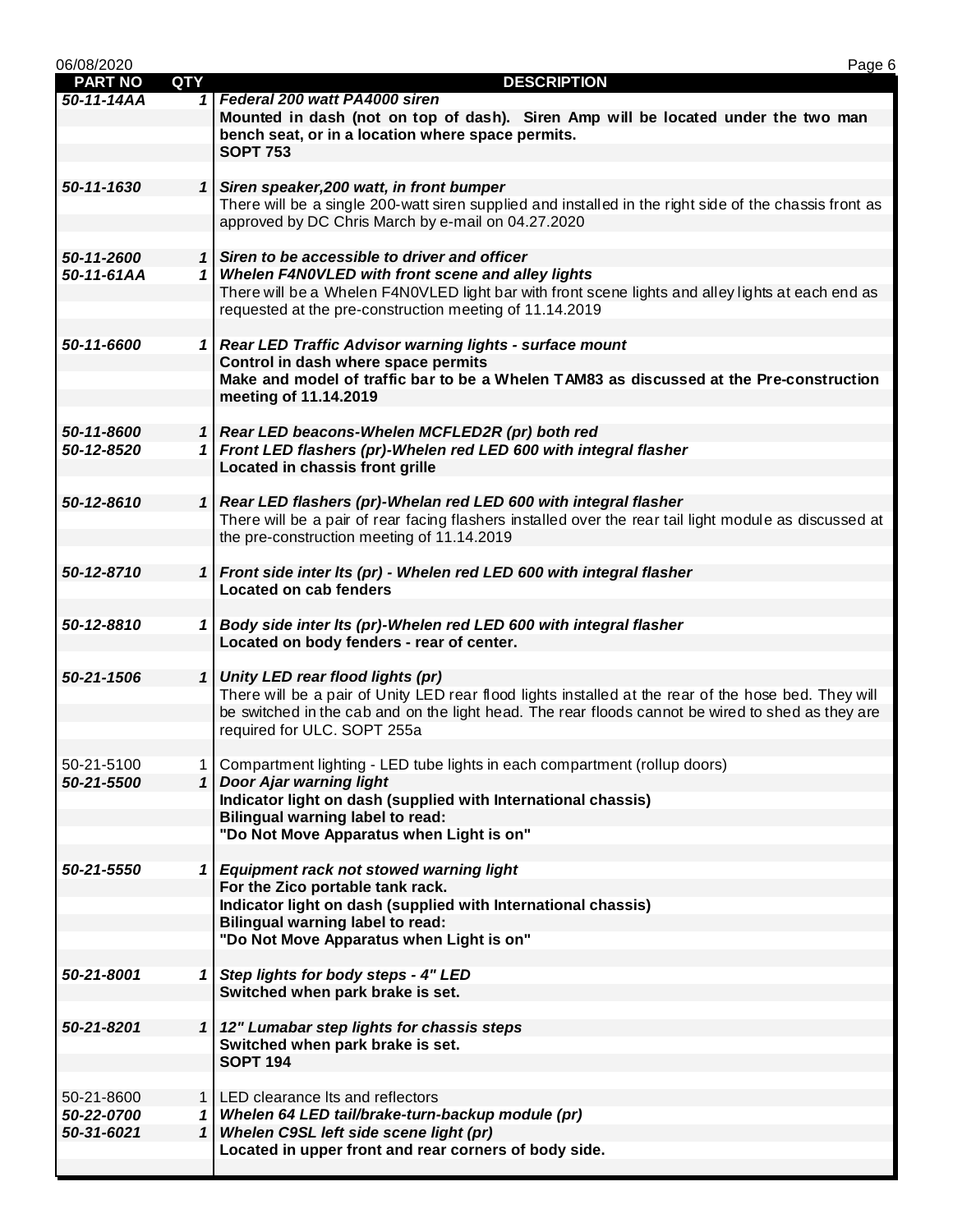| 06/08/2020     |                |                                                                                                    | Page 7 |
|----------------|----------------|----------------------------------------------------------------------------------------------------|--------|
| <b>PART NO</b> | <b>QTY</b>     | <b>DESCRIPTION</b>                                                                                 |        |
|                |                | Switched in cab                                                                                    |        |
|                |                | These lights can be managed to shed.                                                               |        |
|                |                | SOPT 39c                                                                                           |        |
|                |                |                                                                                                    |        |
| 50-31-6022     |                | 1 Whelen C9SL rear scene lights (pr)                                                               |        |
|                |                | Located in upper portion at rear of body.                                                          |        |
|                |                | Switched in cab and when transmission is placed in reverse.                                        |        |
|                |                | These lights can be managed to shed.                                                               |        |
|                |                | SOPT 39c                                                                                           |        |
|                |                |                                                                                                    |        |
| 50-31-6023     |                | 1 Whelen C9SL right side scene light (pr)<br>Located in upper front and rear corners of body side. |        |
|                |                | Switched in cab                                                                                    |        |
|                |                | These lights can be managed to shed.                                                               |        |
|                |                | SOPT 39c                                                                                           |        |
|                |                |                                                                                                    |        |
| 50-31-6550     |                | 1 Ground lighting (LED Lumabar) - 2 door chassis                                                   |        |
|                |                | Switched when park brake is set and when truck is in reverse.                                      |        |
|                |                |                                                                                                    |        |
| 50-31-6570     |                | 1 Ground lighting (LED Lumabar) - side mount body                                                  |        |
|                |                | Switched when park brake is set and when truck is in reverse.                                      |        |
|                |                | Locations are as follows;                                                                          |        |
|                |                | One (1) each side under the pump.                                                                  |        |
|                |                | One (1) each side of body mid ship (ahead of rear wheels)                                          |        |
|                |                | One (1) each rear corner under rear step at 45 degree                                              |        |
|                |                | One (1) center rear under rear step/bumper                                                         |        |
|                |                |                                                                                                    |        |
| 50-31-65AA     |                | 1 Hose bed lighting - LED on front partition for ULC requirement                                   |        |
|                |                | Switched when park brake is set.                                                                   |        |
|                |                | <b>SOPT 958</b>                                                                                    |        |
|                |                |                                                                                                    |        |
| 50-35-0500     |                | 1 Provision for customer installed mobile radio                                                    |        |
|                |                | Provide mounting area for TMR and VHF mobile radios (Not on top of dash).                          |        |
|                |                | Power and ground will be provided, coiled under/in dash area, clearly labeled.                     |        |
|                |                | Customer supplied radio(s) to be installed by customer after delivery.                             |        |
| 50-35-0560     |                | 1 VHF antenna with base - commercial chassis                                                       |        |
|                |                | Cable to be routed under/in dash area, clearly labeled.                                            |        |
|                |                | Customer will cut antenna to length as needed.                                                     |        |
|                |                |                                                                                                    |        |
| 50-35-0590     |                | 1 Cellular/TMR antenna with base - commercial chassis                                              |        |
|                |                | Cable to be routed under/in dash area, clearly labeled.                                            |        |
|                |                | Customer will cut antenna to length as needed.                                                     |        |
|                |                |                                                                                                    |        |
| 50-99-05AA     |                | 1 3000 Watt Digital Inverter - CT Eliminator HD                                                    |        |
|                |                | Customer has approved the<br>mounting location passengers side seat base at the                    |        |
|                |                | pre-construction meeting of 11.14.2019.                                                            |        |
|                |                | Inverter to be installed as close to batteries as possible.                                        |        |
|                |                | Inverter will be installed and wired after the ULC test.                                           |        |
|                |                | <b>SOPT 405</b>                                                                                    |        |
|                |                |                                                                                                    |        |
| 50-99-10AA     |                | 2 FRC FCA530-V20-ON-SW-NS-SR Evolution 20k Lumen push up                                           |        |
|                |                | Mounted on front of front end - one each side                                                      |        |
|                |                | Switch on light head                                                                               |        |
|                |                | <b>Wired to shed</b>                                                                               |        |
|                |                | Include "Hazard switch" option                                                                     |        |
|                |                | Include "No "No Scratch" option                                                                    |        |
|                |                | <b>SOPT 519</b>                                                                                    |        |
|                |                |                                                                                                    |        |
| 51-31-4500     | 1 <sup>1</sup> | Dielectric strength test for line voltage system                                                   |        |
|                |                |                                                                                                    |        |
|                |                |                                                                                                    |        |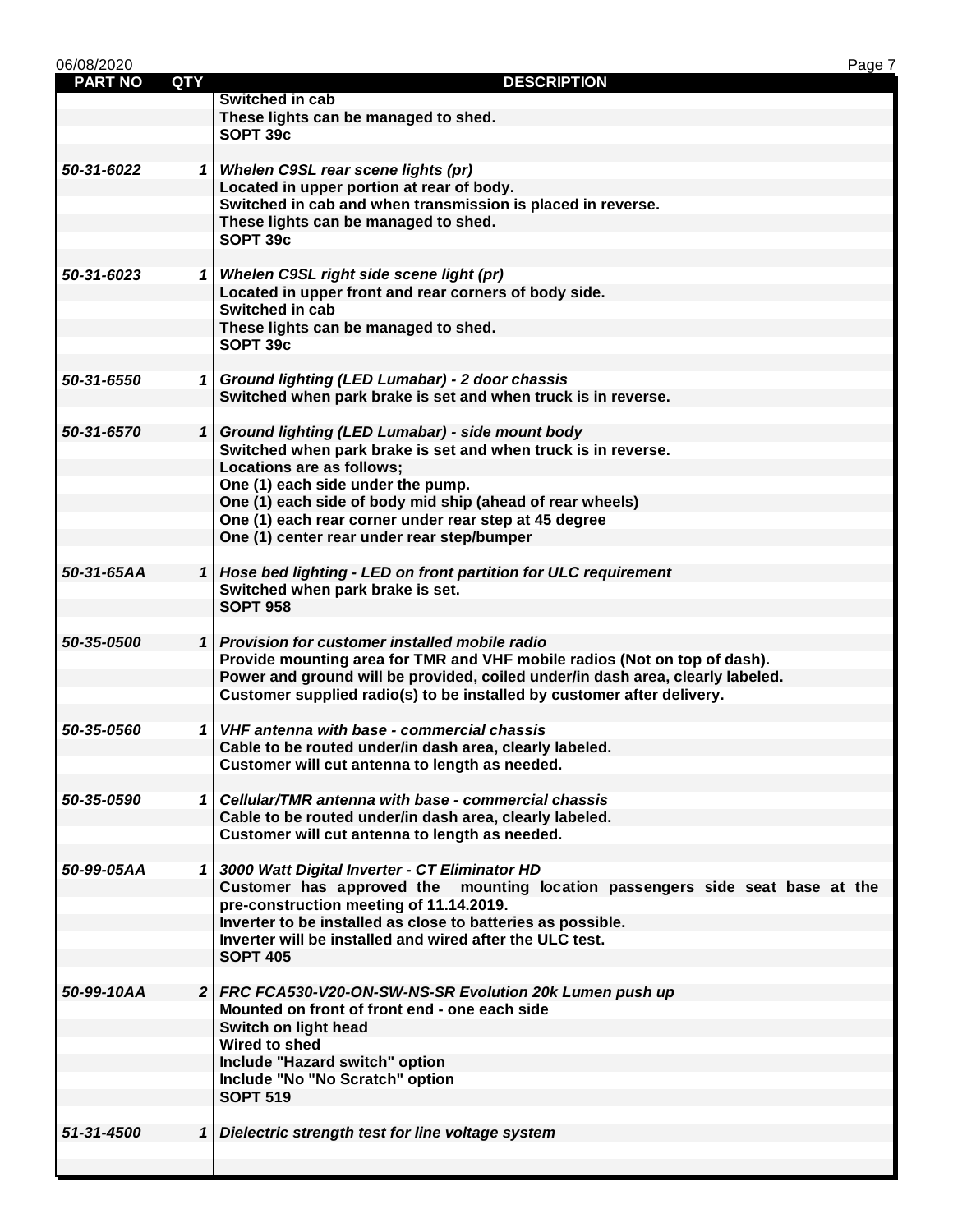| 06/08/2020     |                |                                                                                              | Page 8 |
|----------------|----------------|----------------------------------------------------------------------------------------------|--------|
| <b>PART NO</b> | <b>QTY</b>     | <b>DESCRIPTION</b>                                                                           |        |
|                | $\mathbf 1$    | <b>BODY</b>                                                                                  |        |
| 60-10-1400     | 1              | Single axle extruded aluminum body                                                           |        |
| 60-10-15AA     |                | 1 1" drop on lower edge of compartment floor - sweep out type                                |        |
|                |                | <b>SOPT 1236</b>                                                                             |        |
|                |                |                                                                                              |        |
| 60-10-4100     | 1 <sup>1</sup> | No "beavertail" rear step supports                                                           |        |
| 60-10-4600     | 1 <sup>1</sup> | Painted fender surround E                                                                    |        |
| 60-10-4700     | 1 <sup>1</sup> | Integral aluminum fender trim                                                                |        |
| 60-10-5400     |                | Diamondback pumphouse steps                                                                  |        |
| 60-10-5430     | $\mathbf{1}$   | Diamondback 19" rear step                                                                    |        |
| 60-10-6000     | 1              | Extruded rub rail                                                                            |        |
| 60-11-0300     | 1 <sup>1</sup> | Front left side compartments full height E                                                   |        |
| 60-11-0500     | 1 <sup>1</sup> | Front right side compartment to top of wheel well                                            |        |
| 60-11-1000     | $\mathbf{1}$   | Rear left side compartments full height E                                                    |        |
| 60-11-1100     | 1.             | Rear right side compartment to top of wheel well                                             |        |
| 60-11-2000     | $\mathbf{1}$   | High side compartment (over 18") each                                                        |        |
| 60-11-3100     | 1              | No rear compartment E                                                                        |        |
| 60-11-5500     |                | 3 Rollup door - standard height                                                              |        |
|                |                | Natural aluminum finish                                                                      |        |
|                |                | Includes magnetic door switch, LED tube lights, rubber bumpers to prevent pinch point        |        |
|                |                |                                                                                              |        |
| 60-11-5520     |                | 2 Rollup door - full height                                                                  |        |
|                |                | <b>Natural aluminum finish</b>                                                               |        |
|                |                | Includes magnetic door switch, LED tube lights, rubber bumpers to prevent pinch point        |        |
|                |                | ** Pull down straps to be supplied to meet Metalfab standard for doors of this height***     |        |
|                |                |                                                                                              |        |
| 60-11-5655     |                | 1 Amdor pull strap for L2 compartment door<br><b>Order with doors</b>                        |        |
|                |                |                                                                                              |        |
| 60-11-5660     |                | 2 Amdor pull strap for compartment door (ea) - L1 & L3                                       |        |
|                |                | <b>Order with doors</b>                                                                      |        |
|                |                |                                                                                              |        |
| 60-31-4100     | 1 <sup>1</sup> | Extruded aluminum handrails                                                                  |        |
|                |                | Minimum 2" clearance from handrail to any surface                                            |        |
|                |                |                                                                                              |        |
| 60-31-5500     | $\mathbf{1}$   | Steps at rear of body (folding) w/integral LED lights                                        |        |
|                |                | Maximum height between steps is 18"                                                          |        |
|                |                |                                                                                              |        |
| 60-31-5600     |                | 1   Steps and grab handles at front of body next to pump panel                               |        |
|                |                | Maximum height between steps is 18"                                                          |        |
|                |                |                                                                                              |        |
| 60-31-5700     |                | 2 Pull out step under body (each)                                                            |        |
|                |                | Under the pump house at each side.                                                           |        |
|                |                | <b>Illuminated to meet ULC</b>                                                               |        |
|                |                | Reflective tape all around                                                                   |        |
|                |                | Wired to the door ajar warning light in cab                                                  |        |
|                |                |                                                                                              |        |
| 60-31-6500     |                | 1 Compartment matting-Interlocking tile                                                      |        |
| 60-31-7900     |                | 5 Vertical unistruts (4) in every compartment                                                |        |
|                |                | <b>SOPT 271</b>                                                                              |        |
|                |                |                                                                                              |        |
| 60-31-80AA     |                | 4 BA double bottle storage compt (ea) - fender well                                          |        |
|                |                | There will be double SCBA bottle storage mounted in the rear fender well area. Each          |        |
|                |                | compartment will carry two (2) SCBA bottles, have secondary nylon restraining straps and the |        |
|                |                | doors will be wired to the door ajar system. As requested at the pre-construction meeting of |        |
|                |                | 11.14.2019                                                                                   |        |
|                |                |                                                                                              |        |
| 60-31-8800     | 1              | Sliding tray (ea) - 600 pound capacity                                                       |        |
|                |                | *** Hardware requires 3-1/2" of compartment height                                           |        |
|                |                | White reflective stripe is applied on the exposed edge for visibility when the compartment   |        |
|                |                | door is open                                                                                 |        |
|                |                |                                                                                              |        |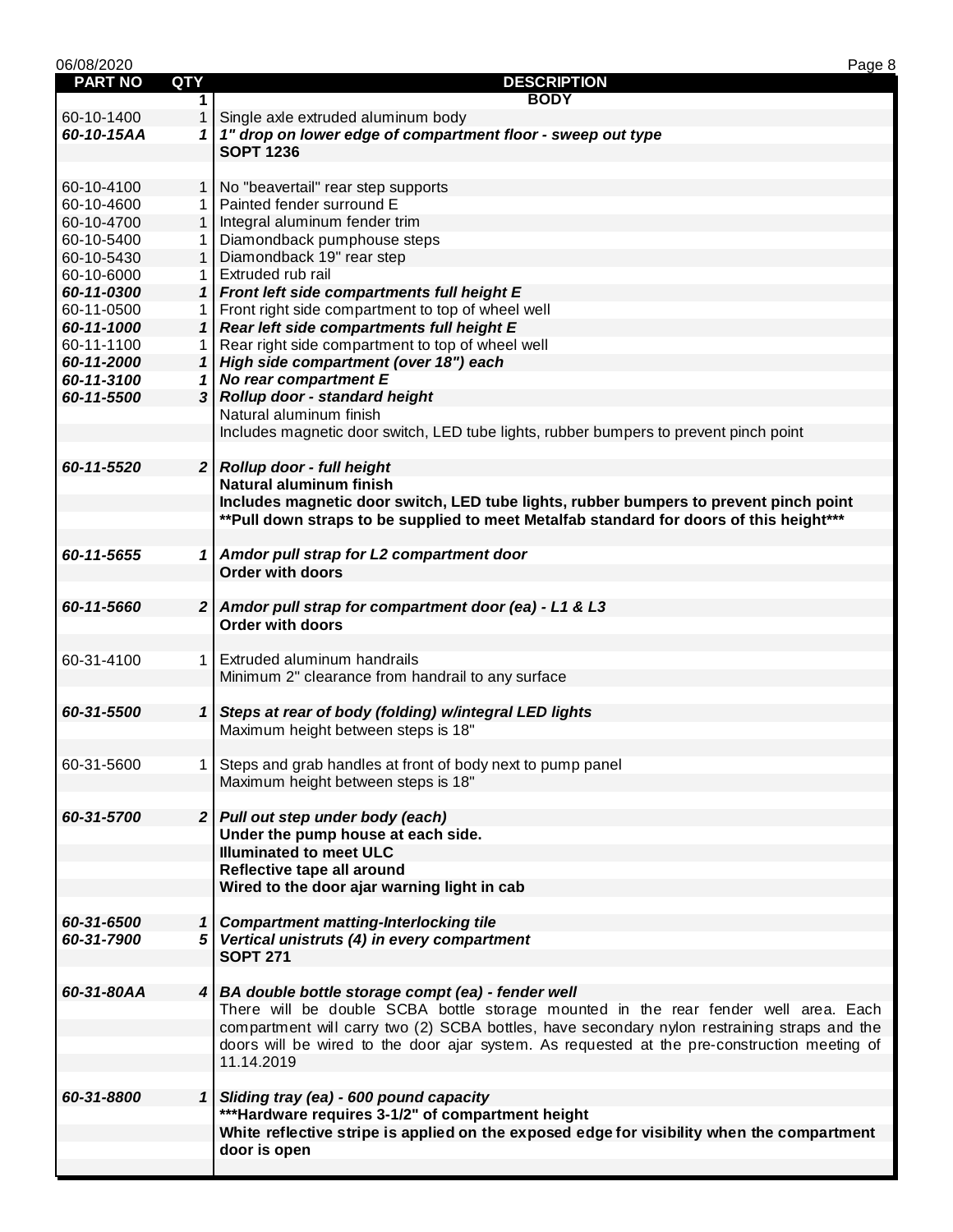| 06/08/2020     |            | Page 9                                                                                            |
|----------------|------------|---------------------------------------------------------------------------------------------------|
| <b>PART NO</b> | <b>QTY</b> | <b>DESCRIPTION</b>                                                                                |
|                |            | Located at floor level in the right side front compartment. Location was approved at the          |
|                |            | pre-construction meeting of 11.14.2019                                                            |
|                |            |                                                                                                   |
| 60-31-9600     |            | 6 Adjustable shelf (ea)                                                                           |
|                |            | Reflective stripe is applied on the exposed edge for visibility when the compartment door is open |
|                |            | Locations and depth of shelves were approved at the pre-construction meeting of 11.14.2019:       |
|                |            | Shelf #1 - L1 full depth                                                                          |
|                |            | Shelf #2 - L1 shallow                                                                             |
|                |            | Shelf #3 - L1 shallow                                                                             |
|                |            | Shelf#4 - L3 full depth<br>Shelf#5 - L3 shallow                                                   |
|                |            | Shelf#6 - R3 full depth                                                                           |
|                |            |                                                                                                   |
| 60-32-3550     |            | 1 Two adjustable hose divider (each)                                                              |
|                |            | Hand hold required in end                                                                         |
|                |            |                                                                                                   |
| 60-32-7500     |            | 1   Hose bed - aluminum                                                                           |
| 60-33-0000     |            | 1   Paint exterior - Imron Elite                                                                  |
|                |            | *** Paint code and colour red (maroon) to match red on cab                                        |
|                |            |                                                                                                   |
| 60-33-0200     |            | 1   Undercoat vehicle with KROWN rust protection                                                  |
| 60-33-0600     |            | 1 Chassis wheels not painted                                                                      |
|                |            | Aluminum wheels supplied by chassis OEM.                                                          |
|                |            | Painted axle hubs remain as supplied by chassis OEM.                                              |
|                |            |                                                                                                   |
| 60-33-1000     |            | 1   Paint pump and plumbing job colour                                                            |
| 60-33-1500     |            | 1 Buffed finish compartment interior                                                              |
| 60-33-2000     |            | 1   Lettering - no lettering provided                                                             |
| 60-33-3200     |            | 1 Reflective stripe - $1"$ - $4"$ -1" white                                                       |
|                |            | 50% of perimeter each side and 25% of perimeter front                                             |
|                |            | 3M Scotchlite white reflective with a "hockey-stick" pattern in the L1/R1 compartment.            |
|                |            | Customer to confirm stripping layout - approved drawing received                                  |
|                |            |                                                                                                   |
| 60-33-3310     |            | 1 Reflective stripe - red and yellow chevron at rear                                              |
|                |            | Minimum 50% of rear vertical surface.                                                             |
|                |            | <b>Printed 3M Scotchlite material</b>                                                             |
|                |            |                                                                                                   |
| 60-33-3500     |            | 1 Tarp over hose bed - black                                                                      |
|                |            | Shock cord and hooks to be used to fasten tarp to body                                            |
|                |            |                                                                                                   |
| 60-33-3600     |            | 1 Reflective stripe - inside entry doors                                                          |
|                |            | 96 square inches minimum of white reflective inside each cab and crew cab entry door.             |
| 60-33-4600     |            | 1 Aluminum cover over crosslays - with end tarps (black)                                          |
|                |            | End tarps are standard black tarps with Velcro straps.                                            |
|                |            |                                                                                                   |
| 60-40-5500     |            | 2 Suction hose tube (each) with door                                                              |
|                |            | Under the tee of the tank to house the 6" x 10' long suction hoses 80-11-5000.                    |
|                |            | Door ajar switch required.                                                                        |
|                |            | The tubes will be completely enclosed as discussed at the pre-construction meeting of             |
|                |            | 11.14.2019.                                                                                       |
|                |            |                                                                                                   |
| 60-40-9001     |            | 1 Tube mount for ladders, through tank                                                            |
|                |            | Storage for the 24' two section ladder 80-14-0500, 12' roof ladder 80-14-5000 and 10' folding     |
|                |            | attic ladder 80-14-8500.                                                                          |
|                |            | A flip up door (smooth plate) with a hold open device shall be installed at the rear of the       |
|                |            | opening.                                                                                          |
|                |            | Door ajar switch required.                                                                        |
|                |            | Ladders are separated by a partition.                                                             |
|                |            | A special stop will be installed for the 12 ' ladder (as it is shorter than the 24' ladder)       |
|                |            |                                                                                                   |
|                |            |                                                                                                   |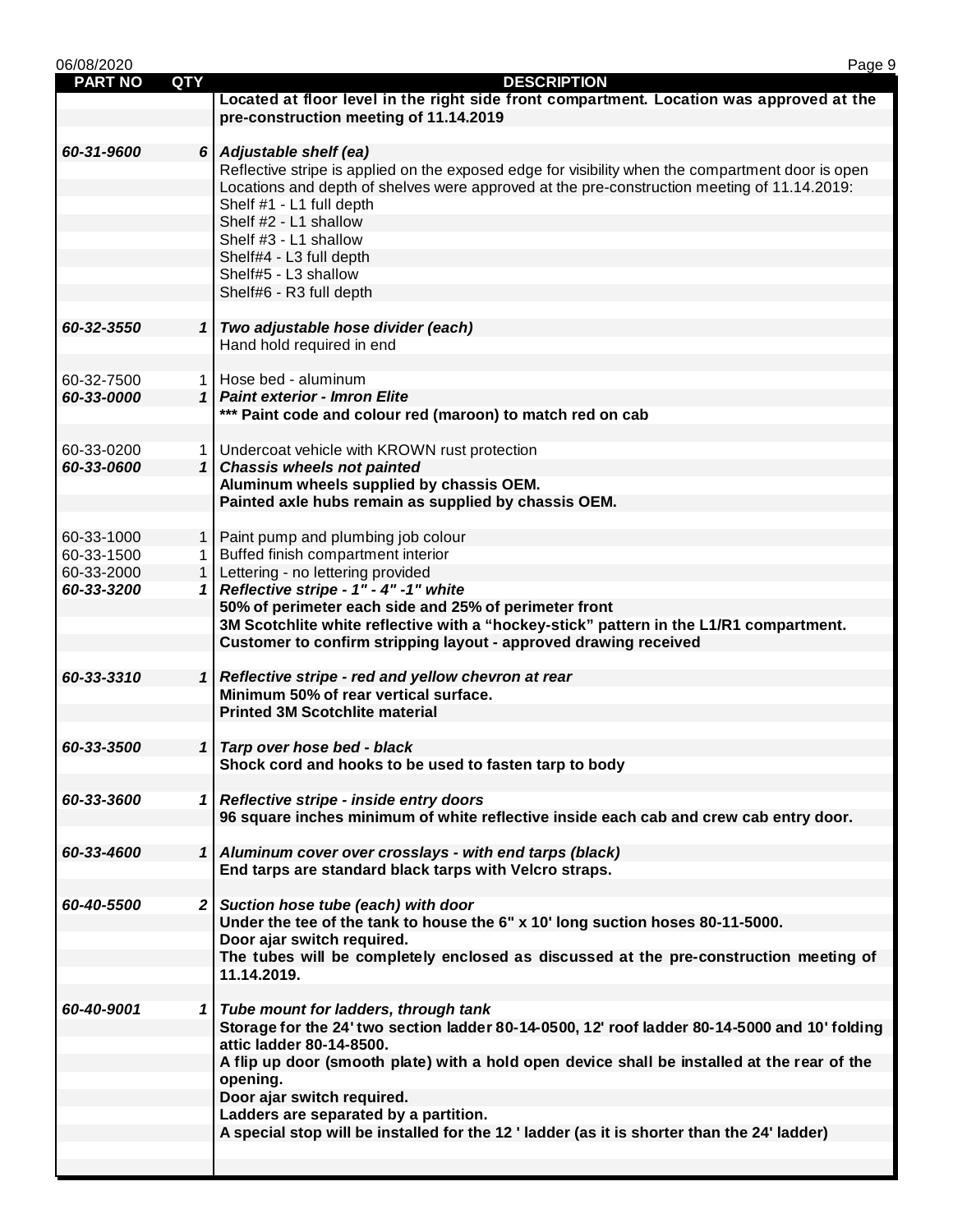| 06/08/2020     |                | Page 10                                                                                                                                                |
|----------------|----------------|--------------------------------------------------------------------------------------------------------------------------------------------------------|
| <b>PART NO</b> | <b>QTY</b>     | <b>DESCRIPTION</b>                                                                                                                                     |
| 60-41-1015     |                | 2 Pike Pole tube in suction hose tube                                                                                                                  |
|                |                | One tube in each suction hose tube to store the 10' pike pole 80-12-2500 and the 8' pike                                                               |
|                |                | pole 80-13-2200.                                                                                                                                       |
|                |                |                                                                                                                                                        |
| 60-41-6001     |                | 1 Zico hydraulic portable tank rack                                                                                                                    |
|                |                | To be wired so only operable when park brake is engaged.<br>Flashing lights and white reflective tape required at front and rear to indicate any areas |
|                |                | that protrude beyond the body.                                                                                                                         |
|                |                | Located on right side above side compartments for the 2000 lmp gallon portable tank                                                                    |
|                |                | 80-15-1000.                                                                                                                                            |
|                |                |                                                                                                                                                        |
| 60-41-6010     |                | 1 ZICO PTS switched at rear above tail light                                                                                                           |
|                |                | Switch is located on same side as electric rack - right side                                                                                           |
|                |                |                                                                                                                                                        |
| 60-41-6110     |                | 1 Painted plate on exterior of Zico PTS                                                                                                                |
| 60-41-7090     | $\mathbf{1}$   | No tread plate on body behind porta tank rack                                                                                                          |
|                | 1              | <b>INSTRUMENTATION</b>                                                                                                                                 |
| 70-11-0000     | 1              | Warning Label on Pump Operator's Panel                                                                                                                 |
| 70-11-0500     | 1              | Side mount instrument panel                                                                                                                            |
|                |                | No gauge or visual display can be higher than 84" above the operator's standing position                                                               |
|                |                | Midpoint of any control cannot be higher than 72" above the operator's standing position                                                               |
|                |                |                                                                                                                                                        |
| 70-11-1500     |                | 1 Stainless steel instrument panels                                                                                                                    |
|                |                | No gauge or visual display can be higher than 84" above the operator's standing position                                                               |
|                |                | Midpoint of any control cannot be higher than 72" above the operator's standing position                                                               |
|                |                | ***Pump panels will be hinged side for easy access when completing service***                                                                          |
|                |                |                                                                                                                                                        |
| 70-11-3200     |                | 1 Colour coded tags                                                                                                                                    |
| 70-11-4000     | $1 \mid$       | Stainless steel side panel hood right side                                                                                                             |
| 70-11-4100     | $1 \mid$       | Stainless steel side panel hood left side                                                                                                              |
| 70-11-5000     | 1.             | Standard cover over rear top of pump house - no storage                                                                                                |
| 70-11-5500     | $\mathbf{1}$   | Right side tread plate pump access door                                                                                                                |
|                |                | No opening dimension less than 18"                                                                                                                     |
|                |                |                                                                                                                                                        |
| 70-11-7550     |                | 1 Heat pan - aluminum totally enclosed side, front and rear with neoprene seal                                                                         |
| 70-11-8000     |                | 1 Heater in pump compartment                                                                                                                           |
|                |                | Switch located on pump operators panel                                                                                                                 |
|                |                |                                                                                                                                                        |
| 70-11-8200     |                | 1 Rubber seal around suction and discharge opening on pump panel                                                                                       |
| 70-20-1120     |                | $2 \mid 4 - 1/2$ " compound gauge - dual face 0-400                                                                                                    |
|                |                | To be within 8" of each other - edge to edge                                                                                                           |
|                |                |                                                                                                                                                        |
| 70-20-2130     |                | $8$ 2-1/2" pressure gauge - dual face 0-400                                                                                                            |
|                |                | Gauge to be no more than 6" from edge of the gauge to the center of the control.                                                                       |
|                |                | Pressure gauge to have color trim rings to match discharge handle/label colors.                                                                        |
| 70-20-2500     |                | 1 Primer control                                                                                                                                       |
| 70-20-2501     |                | 2 Additional Primer control                                                                                                                            |
|                |                | There will be a pre-prime button supplied for each suction as requested at the pre-construction                                                        |
|                |                | meeting of 11.14.2019                                                                                                                                  |
|                |                |                                                                                                                                                        |
| 70-20-3100     | $\mathbf{1}$   | <b>Class One Governor Control</b>                                                                                                                      |
|                |                | Throttle can be no lower than 42" and no higher than 72" from operator's standing position.                                                            |
|                |                |                                                                                                                                                        |
| 70-20-3510     |                | 1 Electric water level gauge on pump panel and at rear, Class One                                                                                      |
| 70-20-6500     | 1 <sup>1</sup> | Test gauge panel                                                                                                                                       |
|                |                | Mount below the compound gauges for proper draining                                                                                                    |
|                |                |                                                                                                                                                        |
| 70-20-7500     |                | 1 Heat exchanger control valve                                                                                                                         |
| 70-21-1500     |                | 1 Electric Foam Level gauge on pump panel, Class One                                                                                                   |
|                |                |                                                                                                                                                        |
|                |                |                                                                                                                                                        |